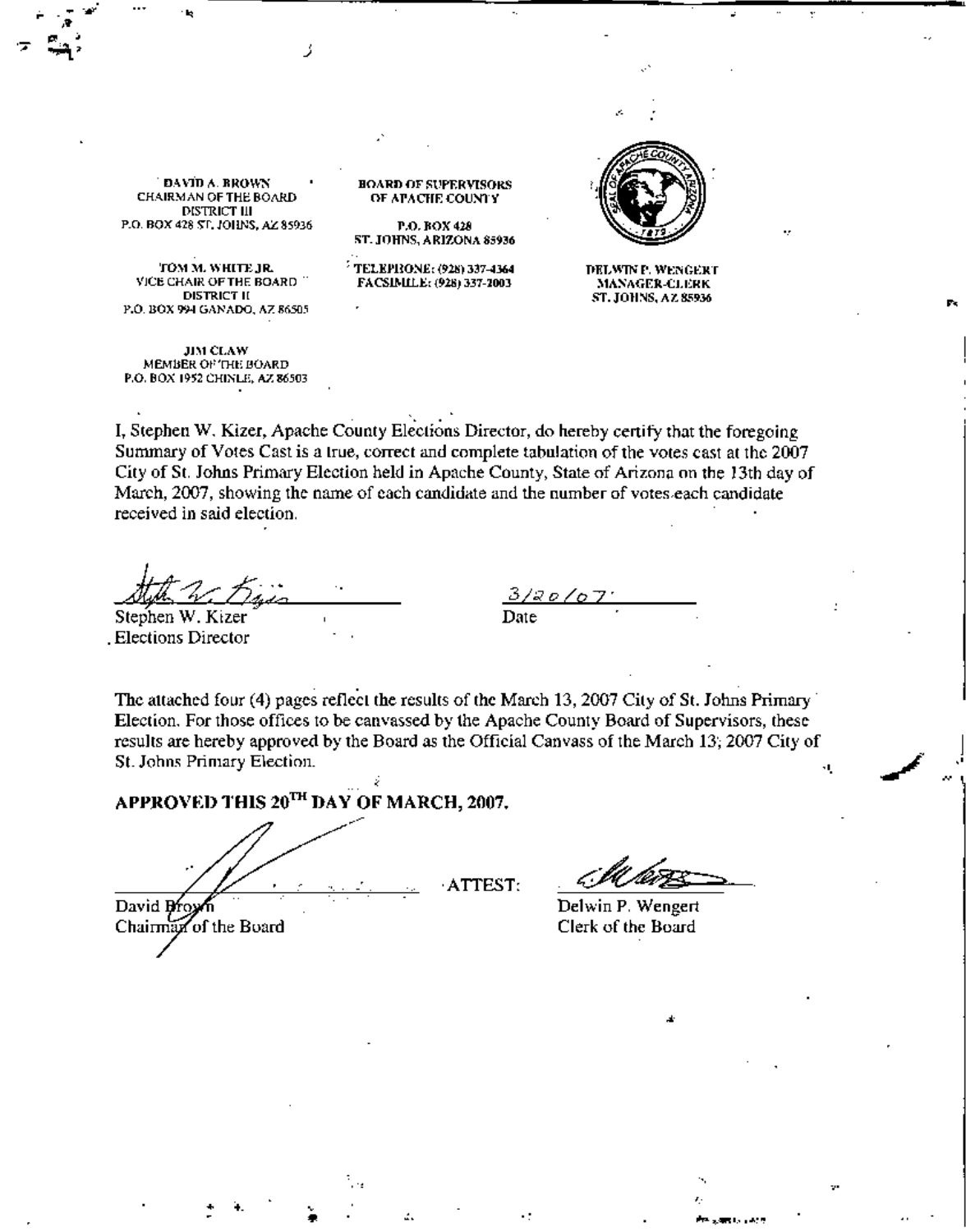## Election Summary Report Summary For JURISDICTION WIDE, All Counters, All Races OFFICIAL RESULTS

Date:03/14/07 Time:14:30:07 Page:1 of l

Registered Voters 2438 - Cards Cast 352 14.44%

 $\ddot{\phantom{0}}$ 

 $\pmb{c}$  :

 $\ddot{\phantom{0}}$ 

 $\blacksquare$ 

L.

÷.

Num. Report Precinct 1 - Num. Reporting 1 100.00%

K,

| City of St. Johns          |     |       |               |
|----------------------------|-----|-------|---------------|
|                            |     | Total |               |
| Number of Precincts        |     |       |               |
| <b>Precincts Reporting</b> |     |       | 100.0 .<br>Yo |
| Vote For                   |     | 3     |               |
| <b>Total Votes</b>         |     | 933   |               |
| Times Blank Voted          |     |       |               |
| Times Over Voted           |     |       |               |
| Number Of Under Votes      |     | 123   |               |
| CIRIVELLO, MICHAEL         | NP. | 105   | 11.25%        |
| FRAZIER, JOE               | NP  | 98    | 10.50%        |
| LONG, MONTY                | NP  | 95    | 10.18%        |
| ORONA, BECKY               | NP  | 191   | 20.47%        |
| PIERSON, JIM               | NP  | 88    | 9.43%         |
| ROMERO, JAKE               | NP  | 103   | 11.04%        |
| ROTHLISBERGER, ROGER .     | NP  | 146   | 15.65%        |
| ZAPPANTI, GEORGE           | NP  | 105   | 11.25%        |
| Write-in Votes             |     | 2     | 0.21%         |
|                            |     |       |               |

 $\ddot{\phantom{0}}$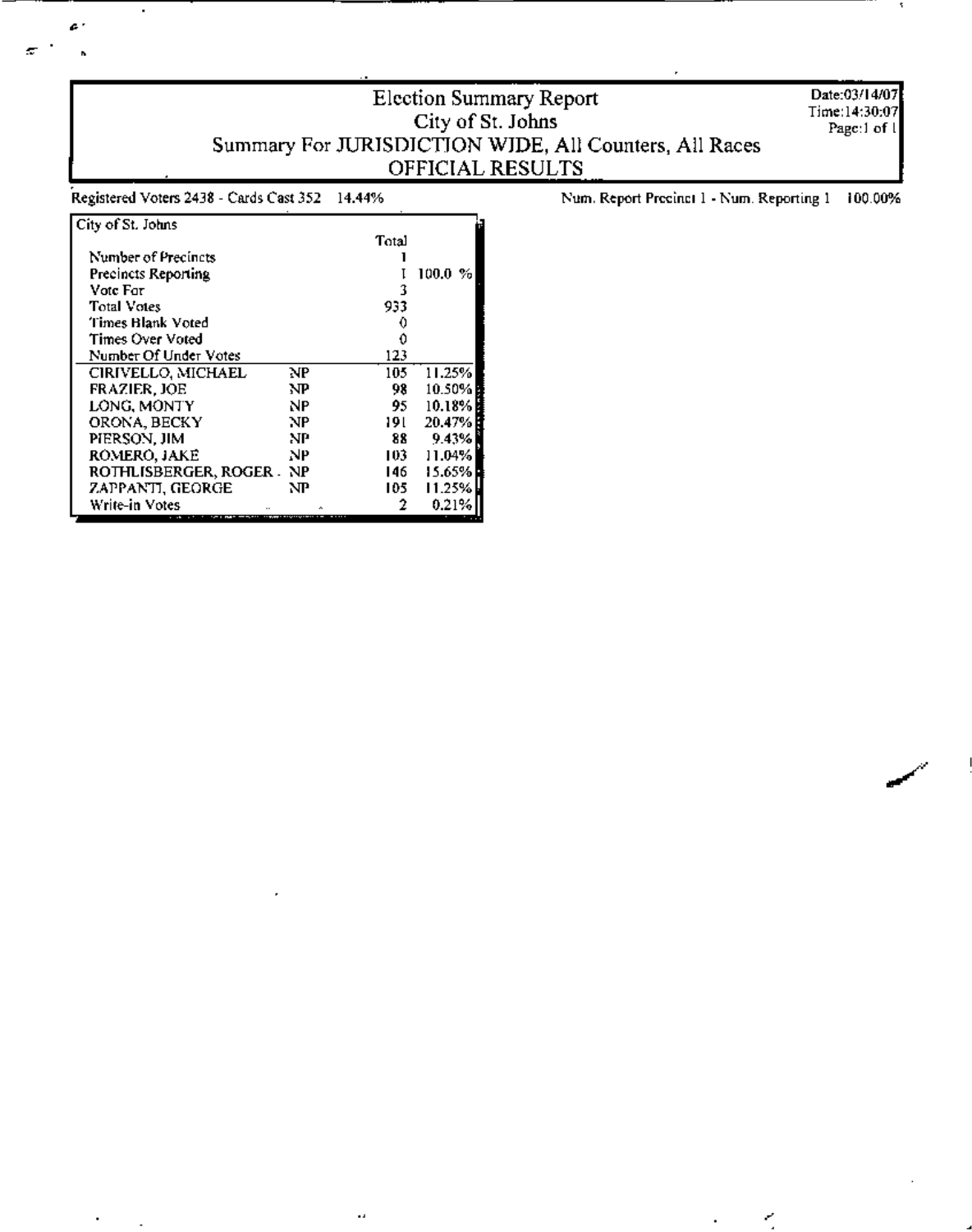| Page:1 of 3<br>$T$ ime:14:29:16<br>Date:03/14/07                                                                        |                                                  |                                                            |                                                                                  |
|-------------------------------------------------------------------------------------------------------------------------|--------------------------------------------------|------------------------------------------------------------|----------------------------------------------------------------------------------|
| City of St. Johns<br>SOVC For JURISDICTION WIDE, All Counters, All Races<br>Statement of Votes Cast<br>OFFICIAL RESULTS |                                                  |                                                            |                                                                                  |
|                                                                                                                         |                                                  | 12.55%<br>1.89%<br>0.00%                                   | 14.44%<br>12.55%<br>  89%<br>  0.00%<br>14.44%                                   |
|                                                                                                                         | TURN OUT                                         | हैं <del>है</del>                                          | š<br>X<br>\$<br>352                                                              |
|                                                                                                                         | $Resg VaterB$ $CardCart$ $Nh$ $Nh$ $Nh$ (Turnett | ឌុឌឡុឌ<br>ភីភីភី <mark>ភ</mark> ី                          | ត្តគ្គនា<br>ភិភិភ្ញាត                                                            |
|                                                                                                                         |                                                  | CORONADO, ST. JOHNS, CONCHO<br>CORONADO, ST. JOHNS, CONCHO | Poling<br>Early<br>Provisional<br>Poling Early<br>Poling Poling<br>Poling Poling |

an an

 $\mathbf{r}$ 

 $\overline{a}$ 

Τ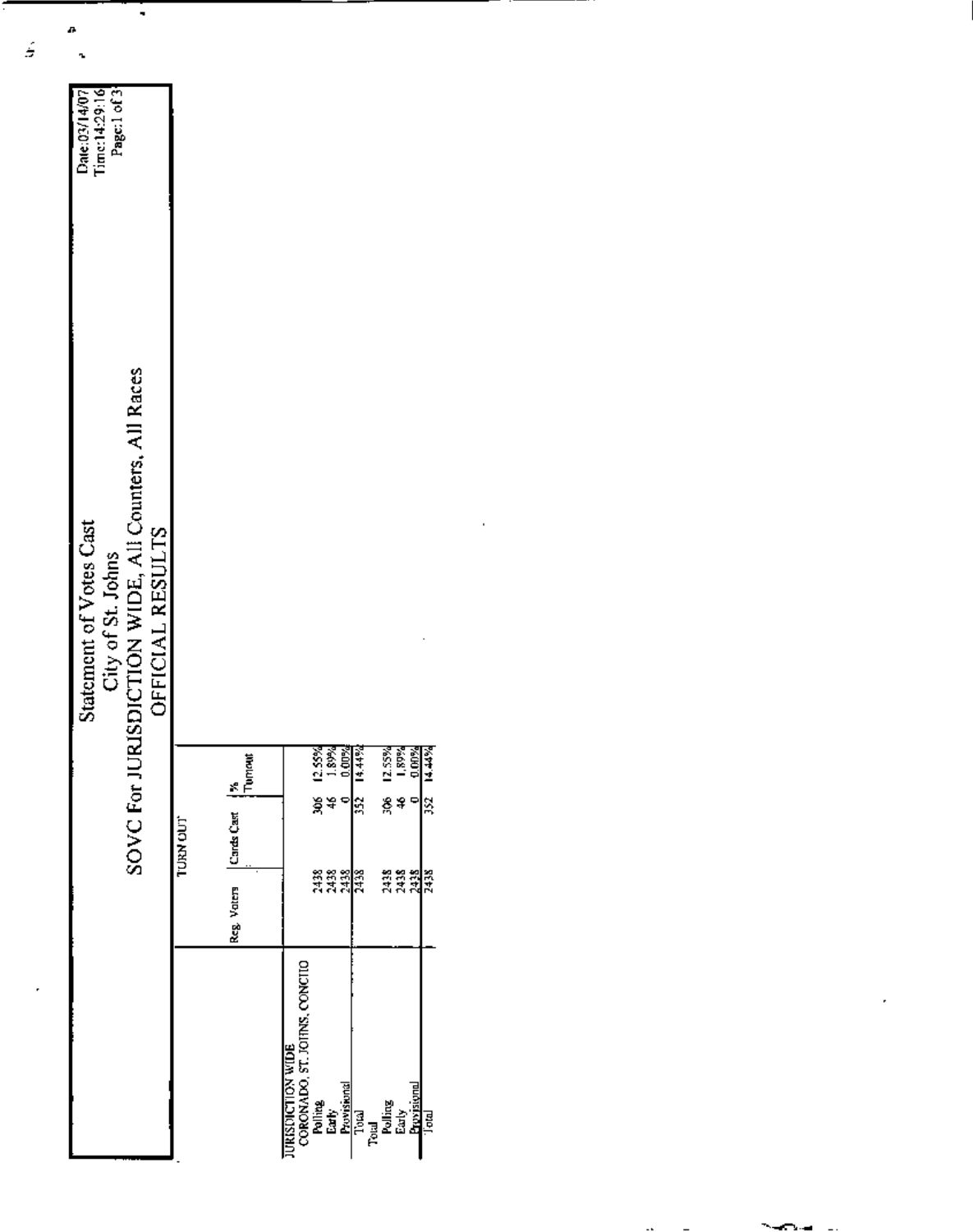Date:03/14/07<br>Time:14:29:16<br>Page:2 of 3

## Statement of Votes Cast<br>City of St. Johns<br>SOVC For JURISDICTION WIDE, All Counters, All Races<br>OFFICIAL RESULTS

|                                                         |                   |               |             |                                |                          |           | City of St. Johns                                                                 |                |           |                                                         |           |                      |                  |
|---------------------------------------------------------|-------------------|---------------|-------------|--------------------------------|--------------------------|-----------|-----------------------------------------------------------------------------------|----------------|-----------|---------------------------------------------------------|-----------|----------------------|------------------|
|                                                         | Reg. Voters<br>м. | Vote<br>] For | Total Votes | Times<br><b>Blank</b><br>Vnted | Times<br> Over <br>Voted |           | $\lceil$ Number Of $\lceil$ CIRIVELLO <sub>1</sub> .<br>Under Votes [MICHAEL (NP) |                |           | FRAZIER, JOE (NP) LONG, MONTY<br>$ $ (NP) $ $<br>$\sim$ |           | ORONA, BECKY<br>(NP) |                  |
| <b>JURISDICTION WIDE</b><br>CORONADO, ST. JOHNS, CONCHO |                   |               |             |                                |                          |           |                                                                                   |                |           |                                                         |           |                      |                  |
| Pulling                                                 | 2438              |               | 801         |                                | 0.                       | H0.       |                                                                                   | 92 11,39%      | B2 10.15% |                                                         | 87 10.77% |                      | 20.30%<br>164    |
| Early .                                                 | 2438              |               | 125         |                                |                          | 13        |                                                                                   | 13 10.40%      | 16 12.80% | 8.                                                      | 6.40%     |                      | 27.<br>21.60%    |
| Provisional                                             | 2438              |               |             |                                |                          |           |                                                                                   |                |           |                                                         |           |                      |                  |
| Total                                                   | 2438              | 9             | 933         |                                |                          | 123       |                                                                                   | $105 - 11,25%$ | 98 10.50% |                                                         | 95 10.18% |                      | $191 - 20.47$    |
| Total                                                   |                   |               |             |                                |                          | $\cdots$  |                                                                                   |                |           |                                                         |           |                      |                  |
| Polling                                                 | 2438              |               | 808         |                                | U.                       | 0.<br>ПO  |                                                                                   | 92 11.39%      | 82 10.15% | 87.                                                     | 10.77%    |                      | 164.<br>20.301   |
| Early                                                   | 2438              |               | 125         |                                | TH.                      | U.<br>13  |                                                                                   | 13 10.40%      | 16 12.80% | 8.                                                      | 6.40%     |                      | 27 21,609        |
| Provisional                                             | 2438              |               |             |                                |                          |           |                                                                                   |                |           |                                                         |           |                      |                  |
| Total                                                   | 2438              | y             | 933         |                                | u.                       | 123<br>u. | tu5                                                                               | 11.25%         | 98 10.50% | $95 -$                                                  | 10.18%    |                      | $191 - 20 - 479$ |

۹ł.